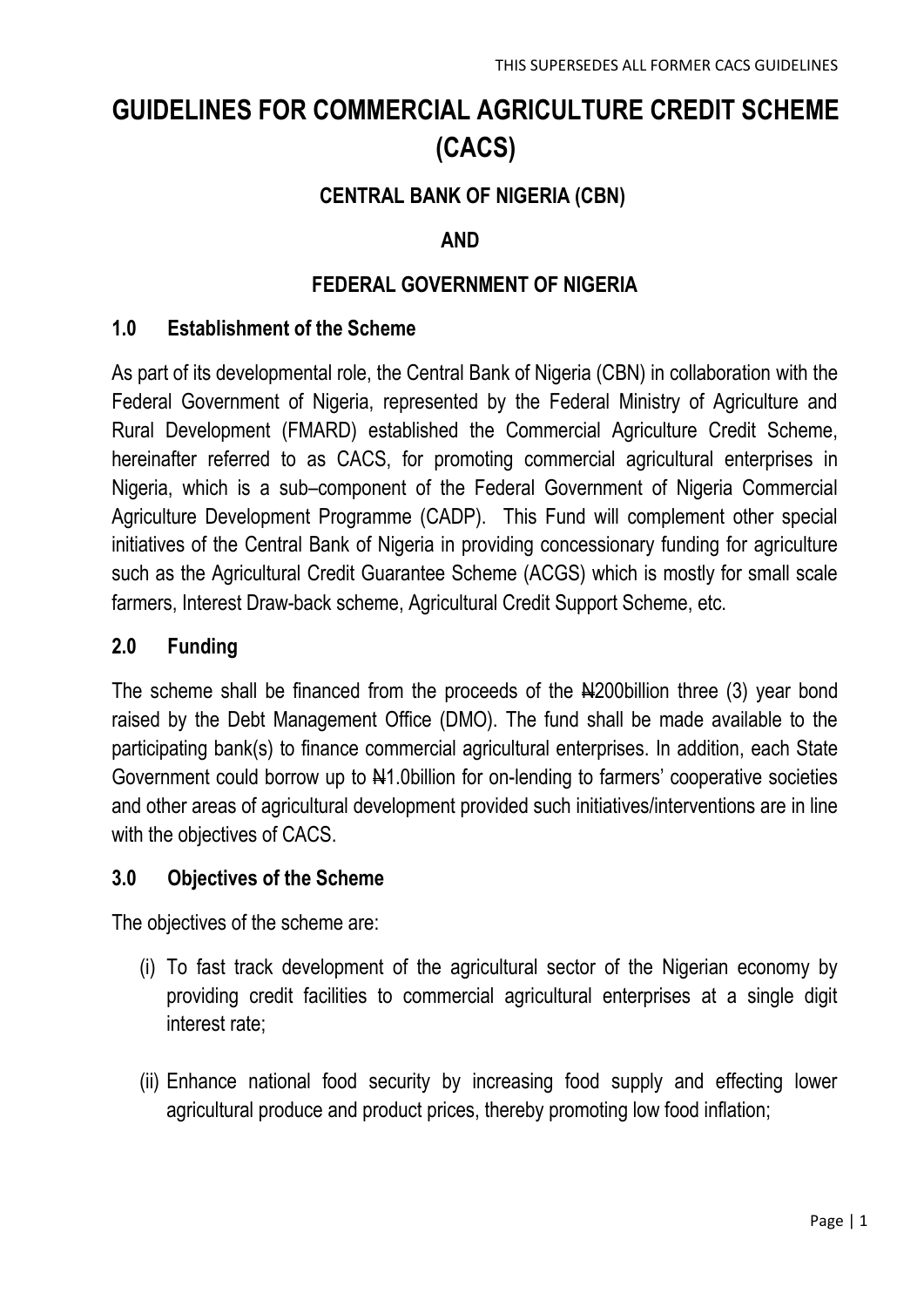- (iii) Reduce the cost of credit in agricultural production to enable farmers exploit the potentials of the sector; and
- (iv)Increase output, generate employment, diversify the revenue base, increase foreign exchange earnings and provide input for the industrial sector on a sustainable basis.

#### **4.0 Governance of the Scheme**

The Scheme shall be under the management of the Central Bank of Nigeria through the Board of Directors and the Committee of Governors. The Committee of Governors shall be responsible for the overall administration of the Scheme while the day-to-day implementation of the Scheme shall lie with the Development Finance Department.

The Development Finance Department shall report to the Committee of Governors on all CACS issues.

### **5.0 Target Agricultural Commodities and Value Chains**

Key Agricultural commodities to be covered under the Scheme are:

### **(i) PRODUCTION:**

- o **Cash Crops:** Cotton, Oil Palm, Fruit Trees. Rubber, Sugar Cane, Jatropha Carcus and Cocoa.
- o **Food Crops:** Rice, Wheat, Cassava, Maize/Soya, Beans/Millet, Tomatoes and Vegetables
- o **Poultry:** Broilers and Eggs Production
- o **Livestock:** Meat, Dairy and Piggery
- o **Aquaculture:** Fingerlings and Catfish
- **(ii) PROCESSING:** Feed mills Development, Threshing, Pulverisation and Other forms of transmutation for value addition**.**
- (iii) **STORAGE:** Commodities, Agro-Chemicals and Warehousing
- (iv) **FARM INPUT SUPPLIES:** Fertilizers, Seeds/Seedlings, Breeder Stock, Feeds, Farm equipments & Machineries.
- (v) **MARKETING:** Agricultural commodities under the focal investment areas.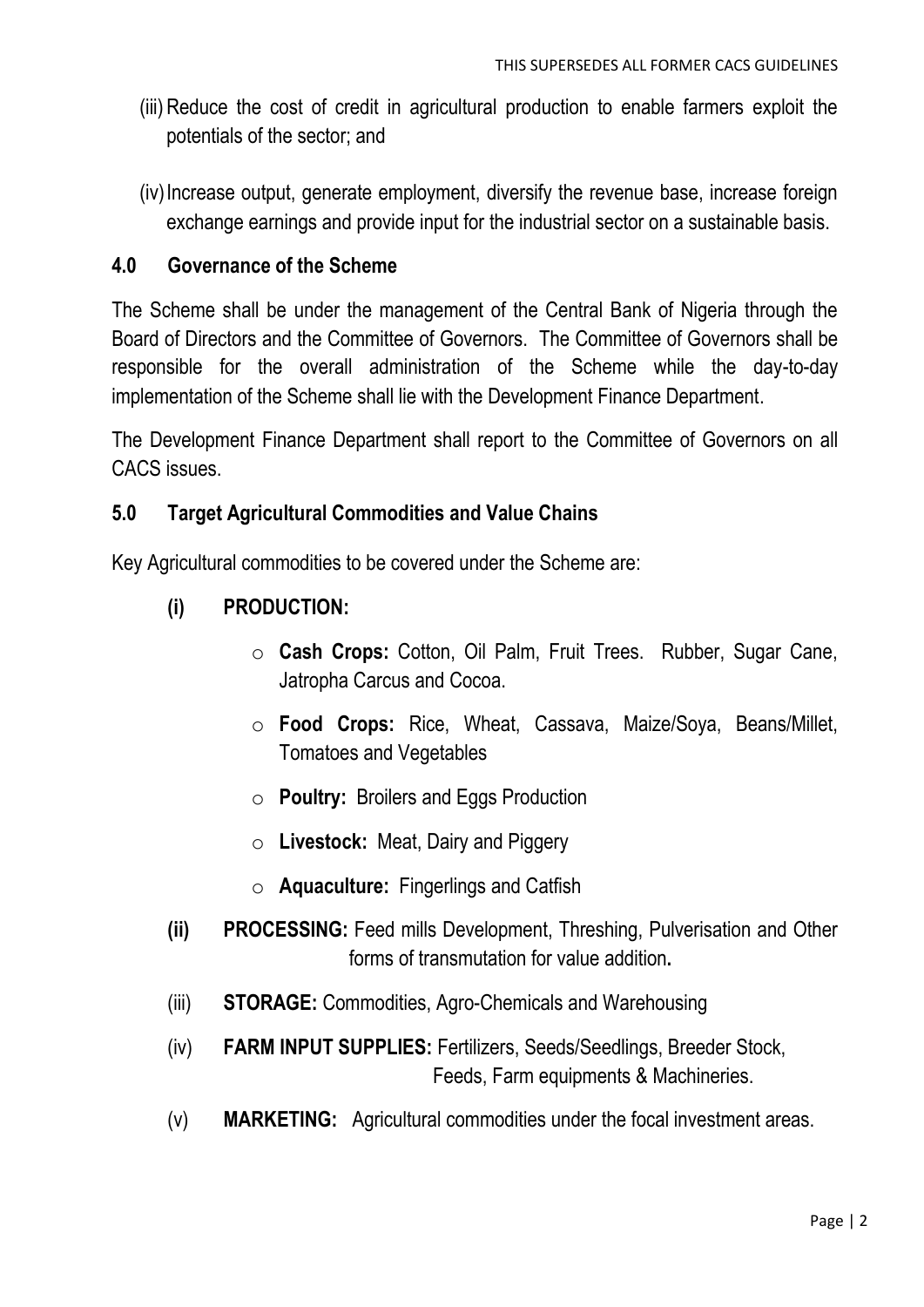## **6.0 Definition of Commercial Agricultural Enterprise;**

For the purpose of this Scheme, a commercial enterprise is any farm or agro-based enterprise with agricultural asset (excluding land) of not less than  $\mu$ 100 million for an integrated farm with prospects of growing the assets to N4250 million within the next three years and N50 million for non-integrated farms/agro-enterprise with prospects of growing the assets to N150 million, except in the case of on-lending to farmers' cooperative societies.

## **7.0 Eligibility for Participation in the Scheme**

# **(A) Participating Bank (PB)**

(i) The Central Bank of Nigeria has approved the participation of all deposit money banks under the Scheme. All participating banks are required to sponsor projects from any of the target areas indicated in the Guidelines and bear all the credit risk of the loans they will be granting..

(ii) The single obligor for any project from a participating bank under the Scheme shall be N<sub>2.0</sub> billion while for State Governments shall be N<sub>1</sub>.0billion.

### **(B) Borrower:**

## **(i) Corporate and Large Scale Commercial Farms/Agro-Enterprises**

The borrower shall:

- $\circ$  Be a limited liability company with asset base of not less than  $\frac{14100}{100}$ million and having the prospect to grow the net asset to N4250 million in the next three years and complies with the provision of the Company and Allied Matters Act (1990.
- o Have a clear business plan
- $\circ$  Provide up-to-date record on the business operation if any.
- $\circ$  Have out growers programme, where appropriate
- $\circ$  Satisfy all the requirements specified by its lending bank

#### **(ii) Medium Scale Commercial Farms/Agro-Enterprises**

To participate in the Scheme the borrower shall:

 $\circ$  Be a limited liability company with asset base of not less than  $H_{50}$ million and having the prospect to grow the net asset to  $\frac{1}{10}$  million in the next three years and complies with the provision of the Company and Allied Matters Act (1990)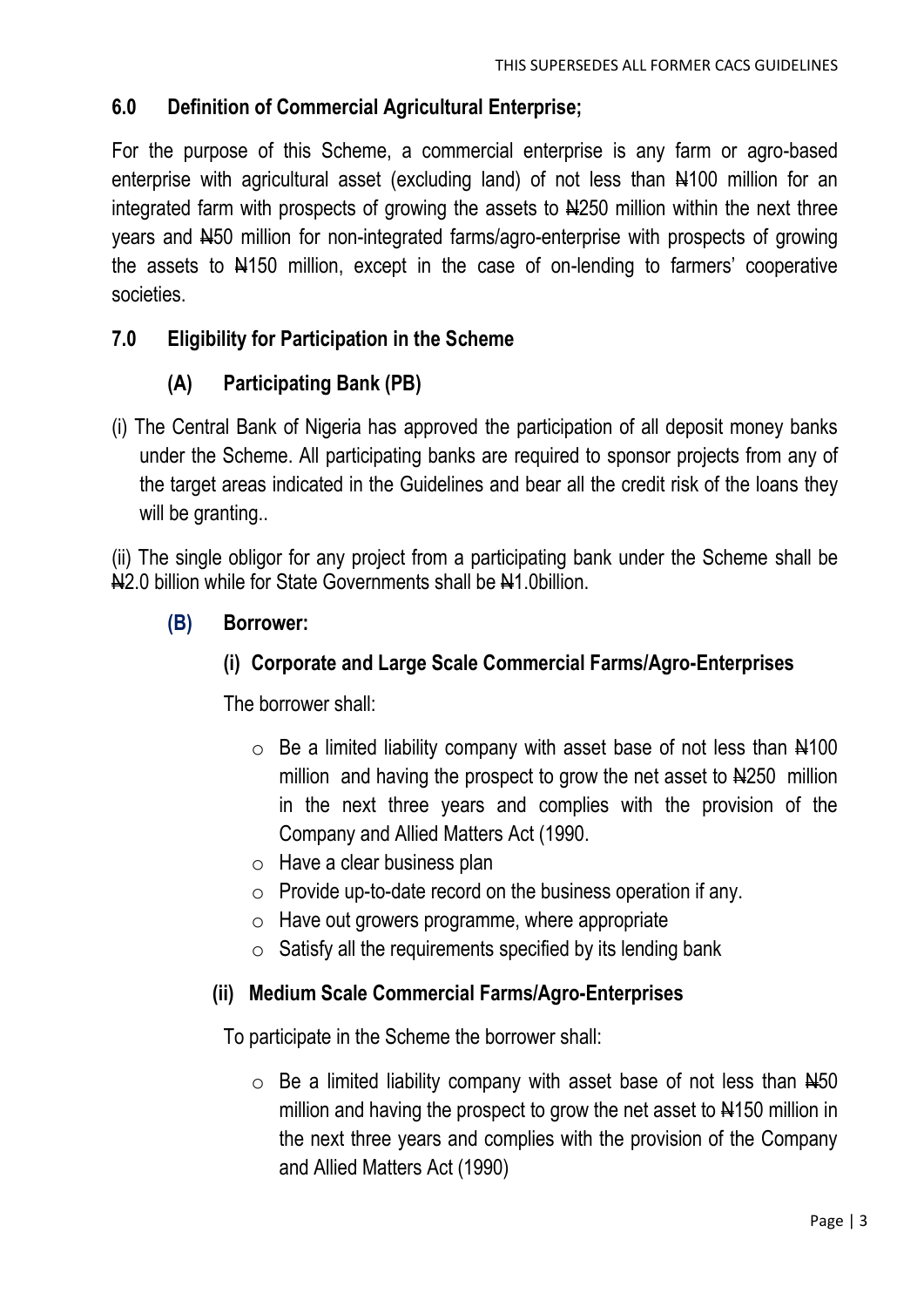- o Have a clear business plan
- $\circ$  Provide up-to-date record on the business operation
- $\circ$  Have out growers programme, where appropriate
- $\circ$  Satisfy all the requirements specified by its lending bank

# **(iii) State Government /FCT**

To participate under the Scheme, the States shall;

- $\circ$  Submit an expression of interest
- o Present an Irrevocable Standing Payment Order (ISPO) in favour of the participating bank, duly signed by the State Governor, Commissioner for Finance and the State Accountant General
- $\circ$  Adhere to the repayment agreement reached with the participating bank (PB), upon contravention; the CBN shall assist the PB to invoke the ISPO.
- o Have appropriate/functional structures on ground or set up structures for the deployment of the funds, which must include existing, registered Cooperative Societies/Unions. The cooperatives must be at least six (6) months old with proven track records of repayment
- o Deploy CACS funds disbursed to farmers' cooperative societies and other areas of agricultural development provided such initiatives/interventions are line with the objectives of CACS.
- $\circ$  Satisfy all the requirements specified by the lending Bank

#### **8.0 Modalities of the Scheme**

- (i) Agricultural credit from the participating banks shall be in the form of loans.
- (ii) Interest on loan shall not exceed 9.0 per cent inclusive of all charges.
- (iii) All loans and overdrafts shall terminate on September 30, 2025.

#### **9.0 Acceptable Collateral**

The security which may be offered to a participating bank for the purpose of any loan under the scheme may be one or more of the following:

- (ii) A charge on the movable property of the borrower.
- (iii) A life insurance policy, a promissory note or other negotiable security
- (iv) Stocks and shares; and
- (v) Any other collateral acceptable to the participating bank(s).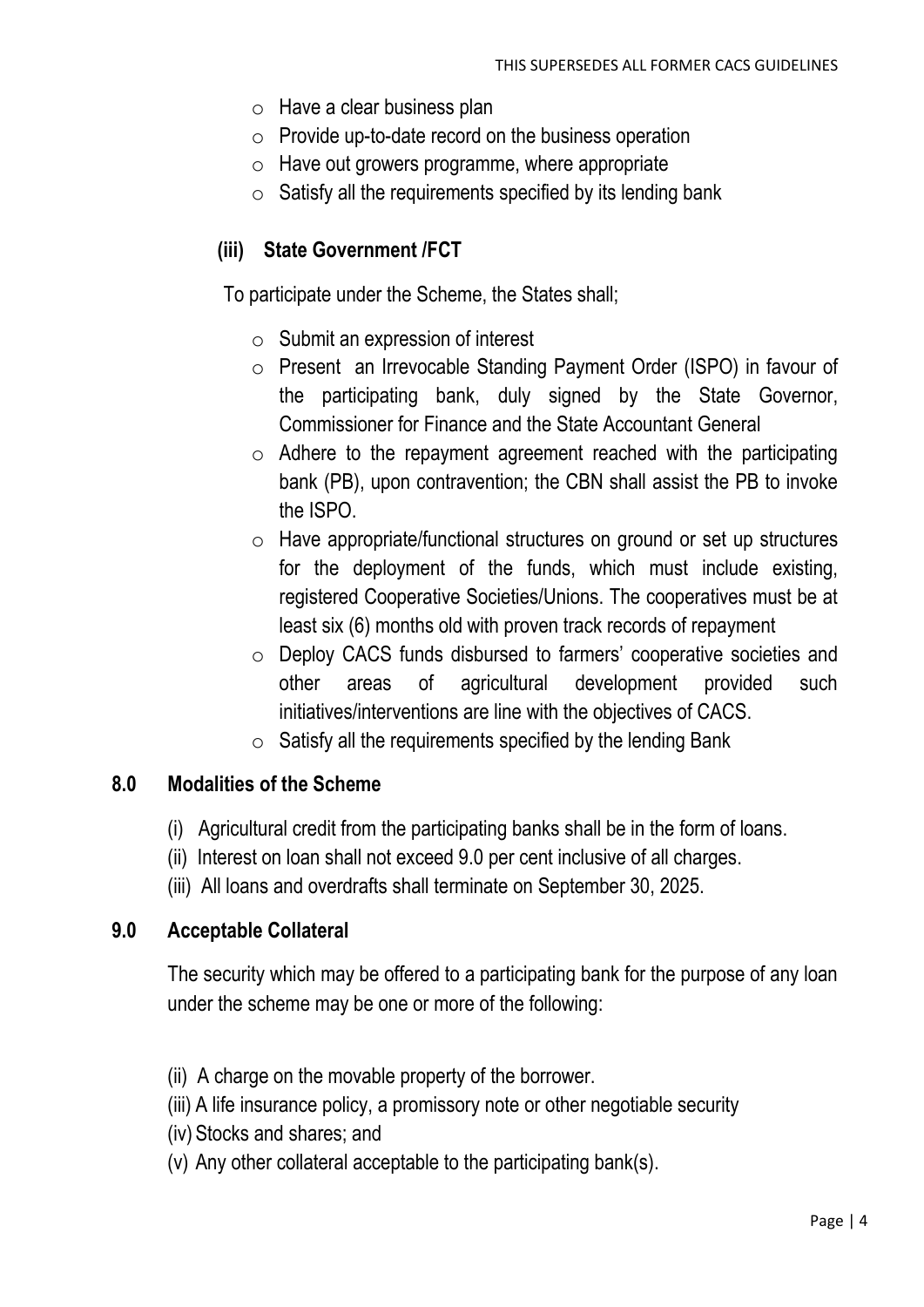## **10.0 Loan Tenor**

- (i) Loans shall have a maximum tenor based on the gestation period of the enterprise plus three years cash flow allowance and /or working capital facility of one year with provision for roll over.
- (ii) The Scheme allows for moratorium in the loan repayment schedule taking into consideration, the gestation period of the enterprise.

## **11.0 Limit of Liability under the Scheme**

(i) The maximum interest rate to the borrower under the scheme shall not exceed 9 per cent, inclusive of all charges.

### **12.0 Procedure for Applying for the Loan**

All applications for loans under the Scheme shall be made to the participating banks (PBs). All applications under the Scheme shall be treated by PB's with due diligence.

### **13.0 Verification and Monitoring on Projects**

All projects shall be verified by the Central Bank of Nigeria after release of fund and drawdown to ensure banks fully comply with the objectives of the Scheme. The Development Finance Department of the CBN shall periodically monitor the projects funded under the Scheme, and report to the Committee of Governors.

## **14.0 Alteration in Other Terms and Condition of CACS Loan**

Participating banks shall be required to secure written consent of the Central Bank of Nigeria before making any change(s) to the stipulated terms and conditions governing any on-going CACS facility.

#### **15.0 Infractions and Sanctions**

## **PB(s)**

- (i) Diversion of funds by the PB(s) shall attract a penalty at the bank's average lending rate at the time of infraction. In addition, such PBs shall be barred from further participation under the scheme;
- (ii) Non- rendition or false returns shall attract the penalty stipulated by BOFIA section 60;
- (iii) Charging interest rate higher than prescribed shall attract the penalty stipulated by BOFIA section 60;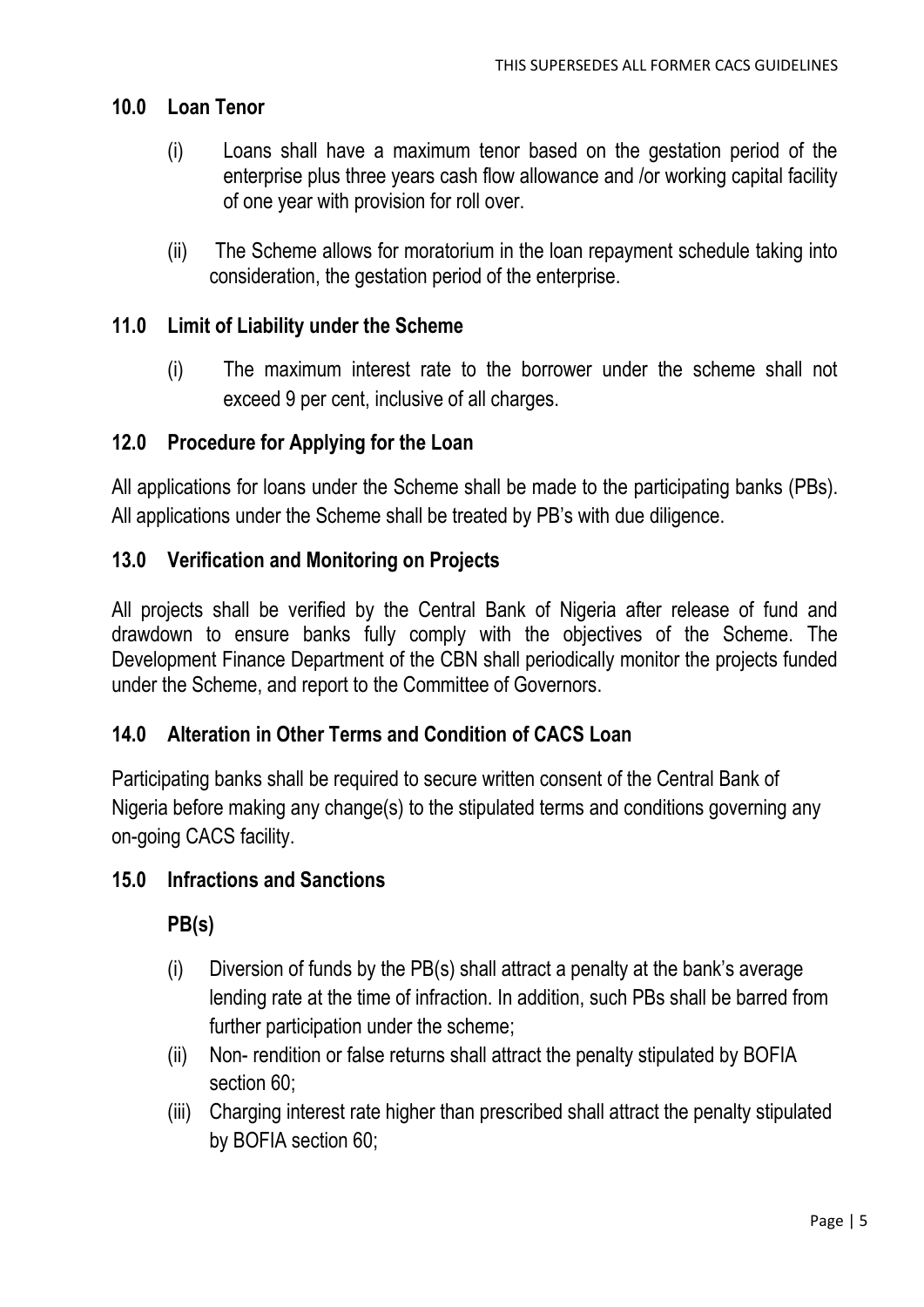- (iv) Any PB that fails to disburse the fund within 14 days of receipt to the borrower shall be charged a penalty interest rate of MPR+300 basis points for the period the fund was not disbursed;
- (v) Any other breach of the guidelines as may be specified from time to time; and
- (vi) Notwithstanding the agreement between the PB and the project promoter, the CBN has the right to reject a request from any PB that contravenes any section of the Guidelines.
- (vii) Failure to disburse funds in line with the agreed Disbursement Schedule shall attract penalty at the bank's lending rate as at the time of infraction.
- (viii) Any PB that fails to repatriate expired project funds within 5 working days to the CBN shall be charged a penalty interest rate of MPR + 300 basis points for the period the fund was not repatriated.

### **16.0 The Key Stakeholders of the Scheme are;**

 (i) Federal Government of Nigeria Represented by Federal Ministry of Agriculture and Rural Development (FMA&RD)

- (ii) Central Bank of Nigeria (CBN),
- (iii). Debt Management Office
- (iv) Participating Banks (PBs), and
- (v) Borrowers

#### **17.0 Responsibilities of Stakeholders**

For effective implementation of the scheme and for it to achieve the desired objectives, the responsibilities of the stakeholders shall include:

#### (a) **The FGN**

- (i) The President of the Federal Republic of Nigeria shall grant approval for the Scheme.
- (ii) The Federal Government of Nigeria shall be the issuer of the Bond.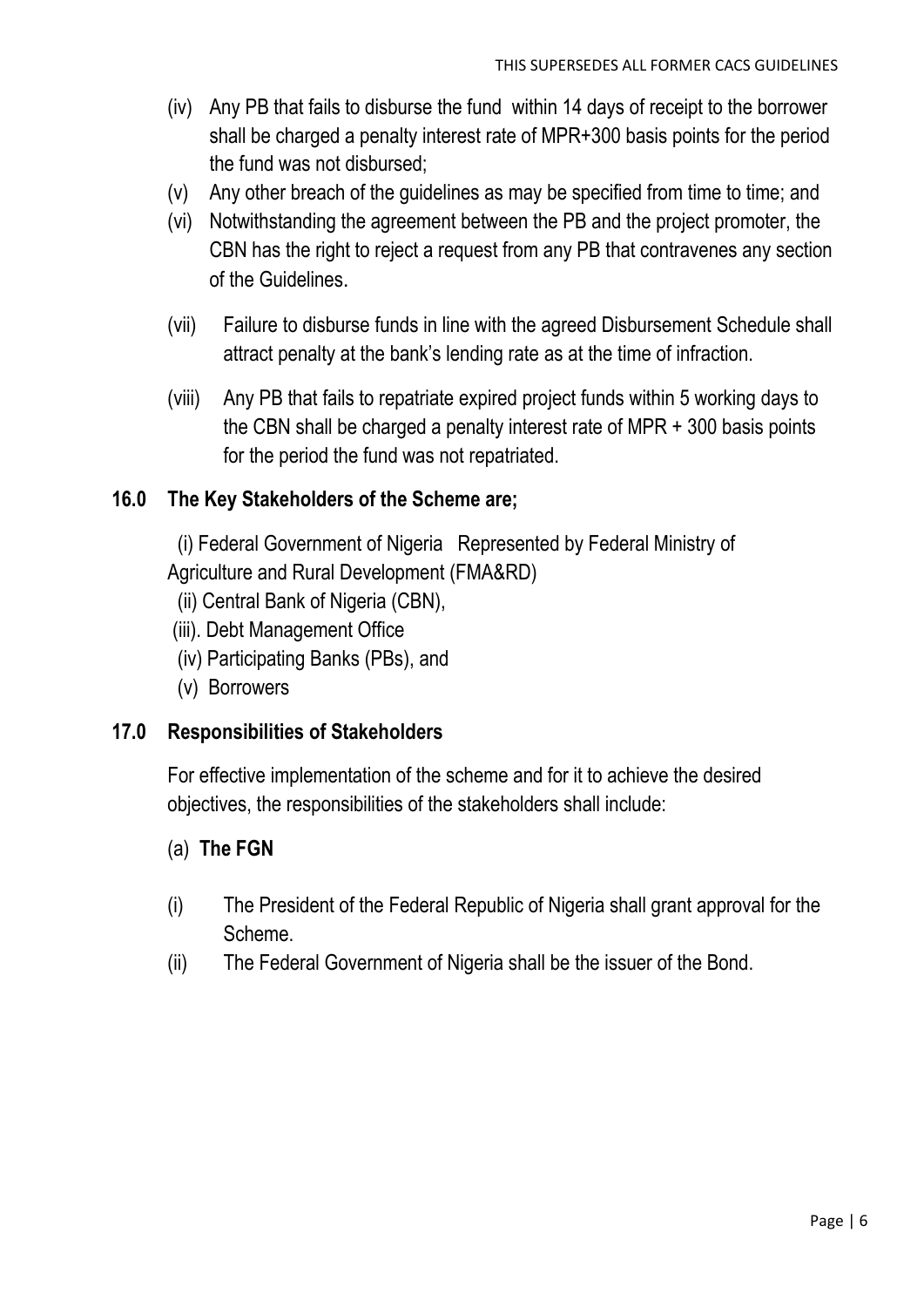## (b) **The CBN**

The Central Bank of Nigeria (CBN) shall:

- (i) Specify the rate at which PBs lend to borrowers under the Scheme
- (ii) Wholly absorb the subsidy which may arise in the pricing of the loan to borrowers
- (iii) Absorb all other incidental**/**administrative expenses
- (iv) Release funds to participating banks after confirmation of intent/readiness of banks to disburse funds
- (v) Receive and process the monthly returns made by the PBs in relation to their loans under the Scheme
- (vi) Conduct spot audit on the PBs as well as monitor and evaluate the borrowers' enterprises in order to ascertain the performance of the Scheme
- (vii) Retrieve funds when guidelines are not strictly adhered to by the participating banks
- (viii) Prepare monthly reports to the Committee of Governors and Board of CBN
- (ix) Retrieve funds from the PBs at the expiration of the loan tenure.
- (x) Make provision for the N200billion bond repayment.
- (xi) Ensure penal charges on infractions
- (xii) Arbitrate between the PBs and Project Promoters
- (xiii) Conduct impact assessment of the scheme
- (xiv) Review the Guidelines from time to time.

## (c) **Debt Management Office**

- (i) Issued the Bond on behalf of the FGN
- (ii)Raised money from the market

# (d) **The Participating Banks**

The participating banks shall:

(i) Ensure due diligence is followed in the administration of credit facilities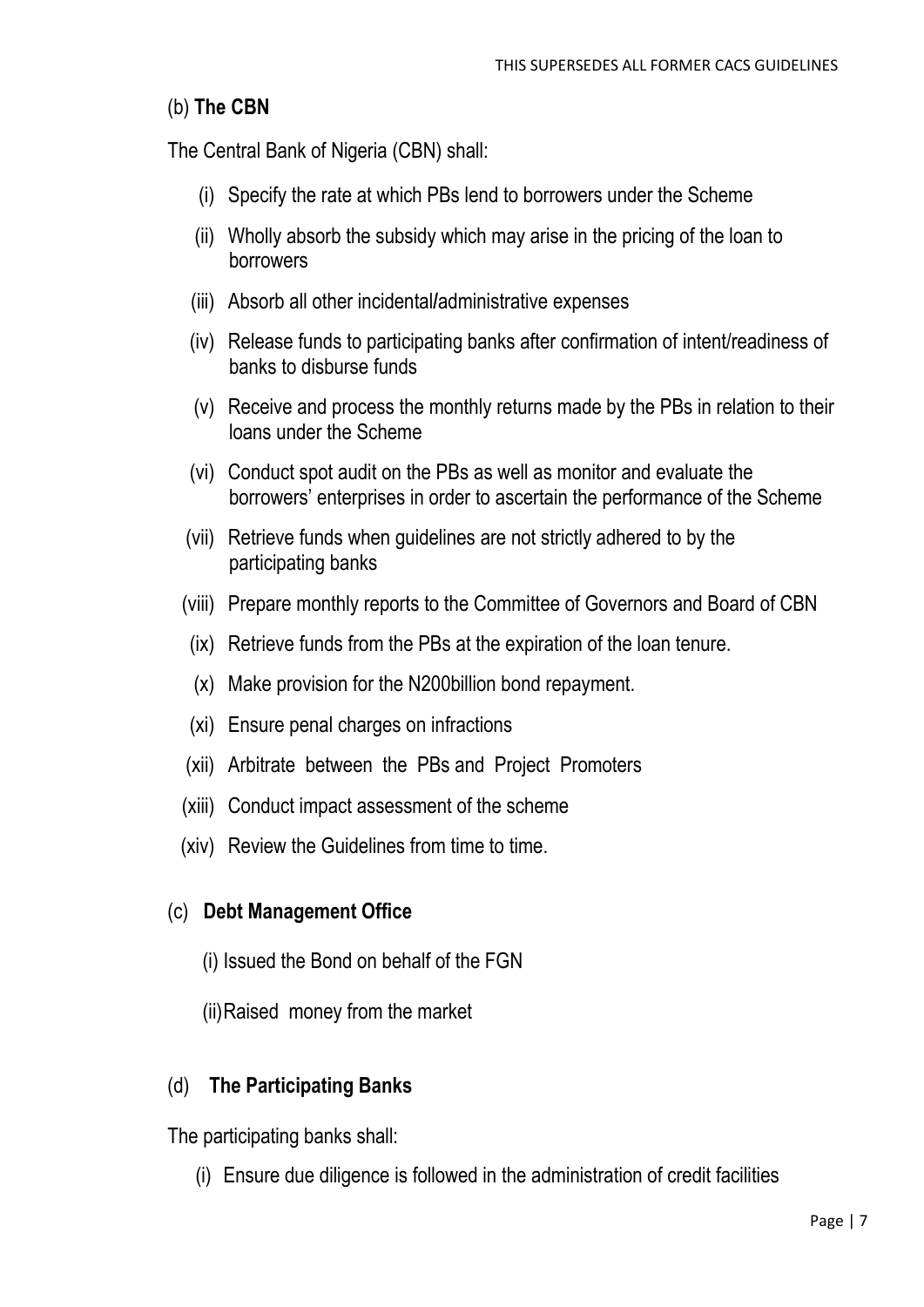- (ii) Guarantee safety and purposeful application of funds for on-lending,
- (iii) Bear 100 per cent credit risk
- (iv) Lend funds under the Scheme at the specified rate
- (v) Submit to the CBN, Letter of offer by the bank, Letter/Evidence of Acceptance by the state, Irrevocable Standing Payment Order (ISPO), List of State Cooperatives or Evidence of Intervention project, Disbursement schedule, Repayment schedule, the Credit Risk Management System (CRMS) report of the borrower; and
- (vi) Render monthly returns under the Scheme to the CBN on the reporting format.

### **(d) Borrowers**

The borrowers shall:

- (i) Utilize the funds for the purpose for which it is granted
- (ii) Insure the project being financed
- (iii) Make the project records available for inspection and verification by the CBN, and PBs;
- (iv) Adhere strictly to the terms and conditions of borrowing under the Scheme, and
- (v) State Governments/FCT shall utilize the funds as specified by the CACS objectives.

## **18.0 Returns by Banks should be made to the address below:**

Director. Development Finance Department, Central bank of Nigeria, Central Business district Abuja. Tel: No.: +234 9 4623 8600

## **19.0 Repayment, Repatriation or Discontinuation of a Credit Facility**

- (i) Repayment proceeds from CACS projects shall be repatriated on quarterly basis to the CBN. Whenever a credit facility is discontinued, the PB shall repatriate the funds within 5 working days to the CBN, giving details of the credit facility.
- (ii) Repayment proceed shall be ploughed back under the Scheme as loans for new projects or enhancement for participating projects.